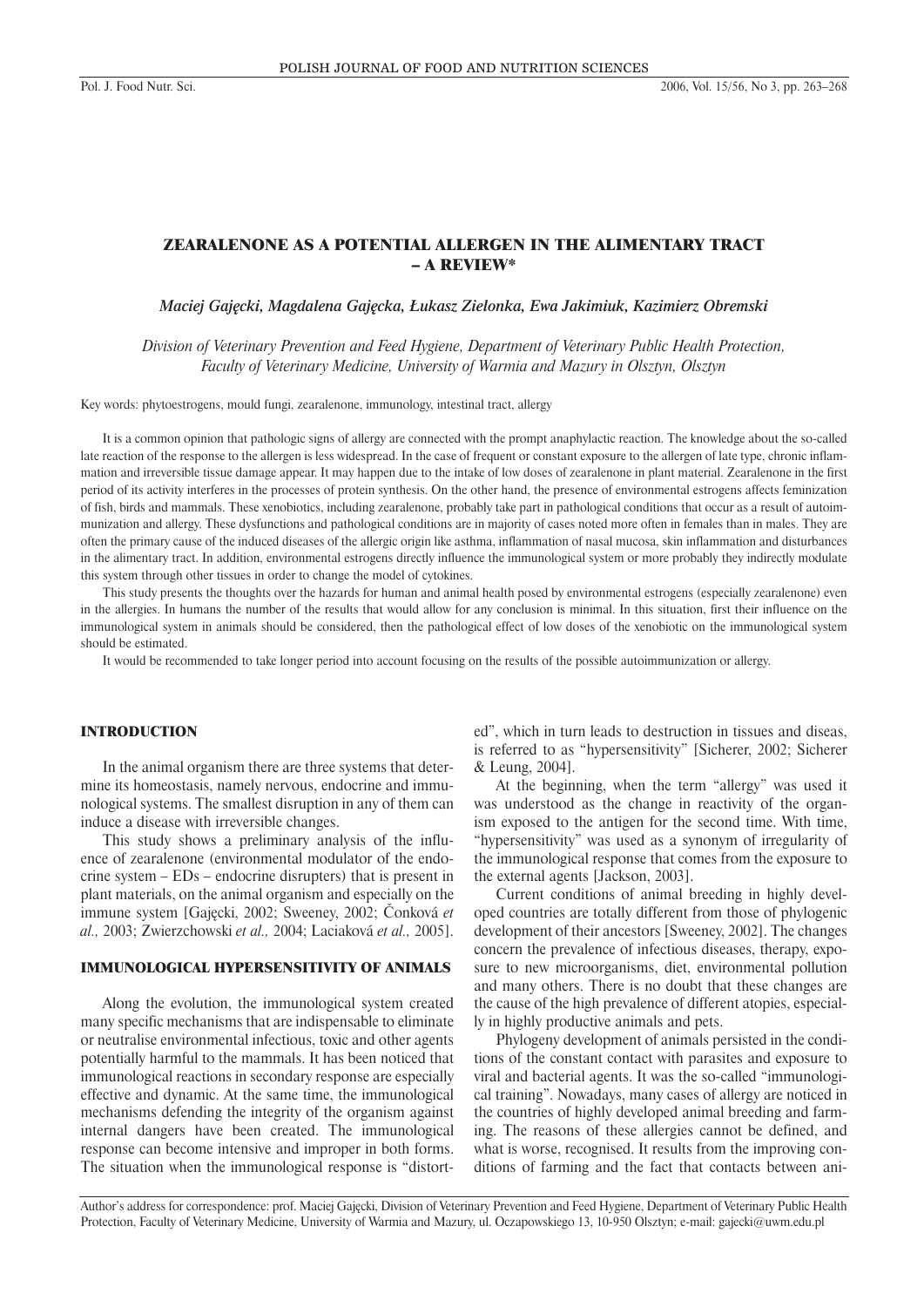mals and microorganisms (not necessarily pathogenic) have become limited. Moreover, the disease does not affect animals which do not develop the natural immunity because of the massive prophylactic vaccinations [Bolhuis *et al.,* 2003]. It results in dysfunction of some immune mechanisms (*e.g*.: predominance of the activity of lymphocytes Th2 in comparison with Th1), which together with unused defence ability against multicellular parasites (based on mast cells, eosinophils and IgE antibodies) leads to the increased incidence of allergies. That way of thinking is in agreement with the hygienic hypothesis that univocally explains the reasons of allergy in young organisms [Jackson, 2003].

It seems that high exposure to allergens especially in youth is a propitious factor of the incidence or development of allergy. However, it cannot be excluded that the frequency of allergy incidence is also caused by factors different than massive exposure to allergen. It can be influenced by the seasonal factors like infections [Kuhn & Ghannoum, 2003], diet, climatic changes and environmental pollution of different origin [Ansar Ahmed *et al.,* 1999].

Allergens are antigens that are able to evoke allergic reaction, which is connected with their ability to induce humoral response with participation of IgE antibodies [Foster *et al.,* 2003]. The majority of naturally occurring allergens (xenobiotics, pollens or other organic compounds) are globular proteins of molecular weight ranging from 10 to 40 kDa. Some allergic proteins contain saccharides or their metabolites, *e.g.*: glucoronic acid that is a product of glucose oxidation. They are usually well soluble in water.

A separate group of allergens are haptens – chemical compounds that evoke allergic reaction after binding to the carrier, *e.g.*: serum protein. It is estimated that 10–20% of allergies are side effects of drugs [Sicherer & Leung, 2004].

There are two major types of the immunological response to allergen. It can be immediate/anaphylactic reaction or late reaction. The first type occurs in several minutes after exposure to allergen and it stops in one hour. Common opinion joins signs of allergy with immediate/anaphylactic reaction, which is connected with degranulation of mast cells and direct influence of mediators. Late response to the allergen, which is clinically very important in veterinary practice, is less known. In the case of often or constant exposure to late allergen, chronic inflammation and irreversible destruction occur in tissues. It is noticed during long-lasting intake of small doses of zearalenone introduced with plant material.

### MOULD FUNGI AND THEIR METABOLITES

Mould fungi are eukaryotic organisms that do not have chlorophyll. In majority they are parasites and many of their species are saprophytic organisms. However, their presence on plant or animal material intended for feed or food should be treated as the important risk factor for animals and humans [Čonková *et al.,* 2003]. Undesired health effects in mammals depend on the degree of the pollution by only mould fungi (proteins present on their surface and in spores) and on the number of secondary metabolites (micotoxins) present in the ground [Kuhn & Ghannoum, 2003]. Our knowledge concerning the presence of allergenic proteins in tissues of mould fungi and micotoxins (carried in animal organism by the protein carrier) evoking particular diseases

is poor at the moment [Jarvis & Miller, 2005]. We can predict pathological effects regarding the introduction of some mould fungi and several micotoxins introduced separately to the human or animal organism. The recognition of clinical changes in acute intoxication is much more difficult and mixed intoxications have not been recognised so far [Gajęcki *et al.*, 2005].

Micotoxins are a group of secondary mould metabolites, mainly of *Penicillium, Aspergillus* and *Fusarium* genera [Moss, 1991], that can exhibit acute toxic actions [Cetin & Bullerman, 2005]. Acute toxic effects are exceptional but long-lasting exposure to low concentrations of particular micotoxins can induce chronic diseases, liver and kidneys neoplasm and others, including allergies [Jarvis & Miller, 2005]. Some of them display mutagenic (aflatoxins, fumonisins, ochratoxin A, luteoscirin, T-2 toxin), teratogenic (ochratoxin A, patulin, aflatoxin  $B_1$ , T-2 toxin) [Smith *et al.*, 1995] and estrogenic (zearalenone) action [Cavaliere *et al.,* 2005; Jarvis & Miller, 2005]. Some micotoxins interfere in the protein synthesis and evoke skin hypersensitivity and necrotic lesions. They (*e.g.* zearalenone) even decrease the level of antibodies [Atroshi *et al.,* 2002; Gajęcka *et al.,* 2004]. Other micotoxins have neurotic effects and their low doses cause convulsions in animals. Slightly increased doses of these micotoxins lead to changes in the brain or even to death [Pitt, 2000].

As the chemical compounds, the micotoxins are enumerated among the aromatic carbohydrates (sometimes to aliphatic carbohydrates) with a low molecular weight. It determines their resistance against environmental agents and a lack or weak immunogenic features [Cavaliere *et al.,* 2005; Speijers & Speijers, 2004] that influence the system in a suppressive way.

Some research [Chełmońska-Soyta *et al.,* 2005] have attempted to identify the site where the micotoxin or a group of micotoxins incorporates in the life functions of a cell as well as to characterise pathological changes in tissues (organs and cells). Some of the micotoxins have a stimulating factor [Cavaliere *et al.,* 2005]. It should also be considered that some micotoxins have a reverse effect, *e.g.*: they evoke negative interaction like patulin that protects fats against oxidation [Riley, 1998; Riley & Norred, 1996]. Multiple research showed the suppressive effects of trichotecens towards the immune system in animals [Pestka *et al.,* 2005; Riley, 1998; Zielonka *et al.,* 2003, 2004]. The examples given in the literature show that kidneys [Braunberg *et al.,* 1994] and liver [Kuhn & Ghannoum, 2003; Obremski *et al.,* 2005] are the most susceptible to the action of the xenobiotics analysed. However, general reactions in the form of oedema or allergy may occur as well [Fischer & Dott, 2003; Jarvis & Miller, 2005].

#### ENVIRONMENTAL ESTROGENS

According to Anser Ahmed [2000], there are two, among many others, terms valid in endocrinology. The first assumes that sex hormones cannot be treated as "reproduction hormones". They influence non-reproductive functions of many tissues and especially of the immunological system. The second assumes that estrogens are present in the organism not only as natural or synthetic compounds but they have also environmental origin. These substances (not necessarily pol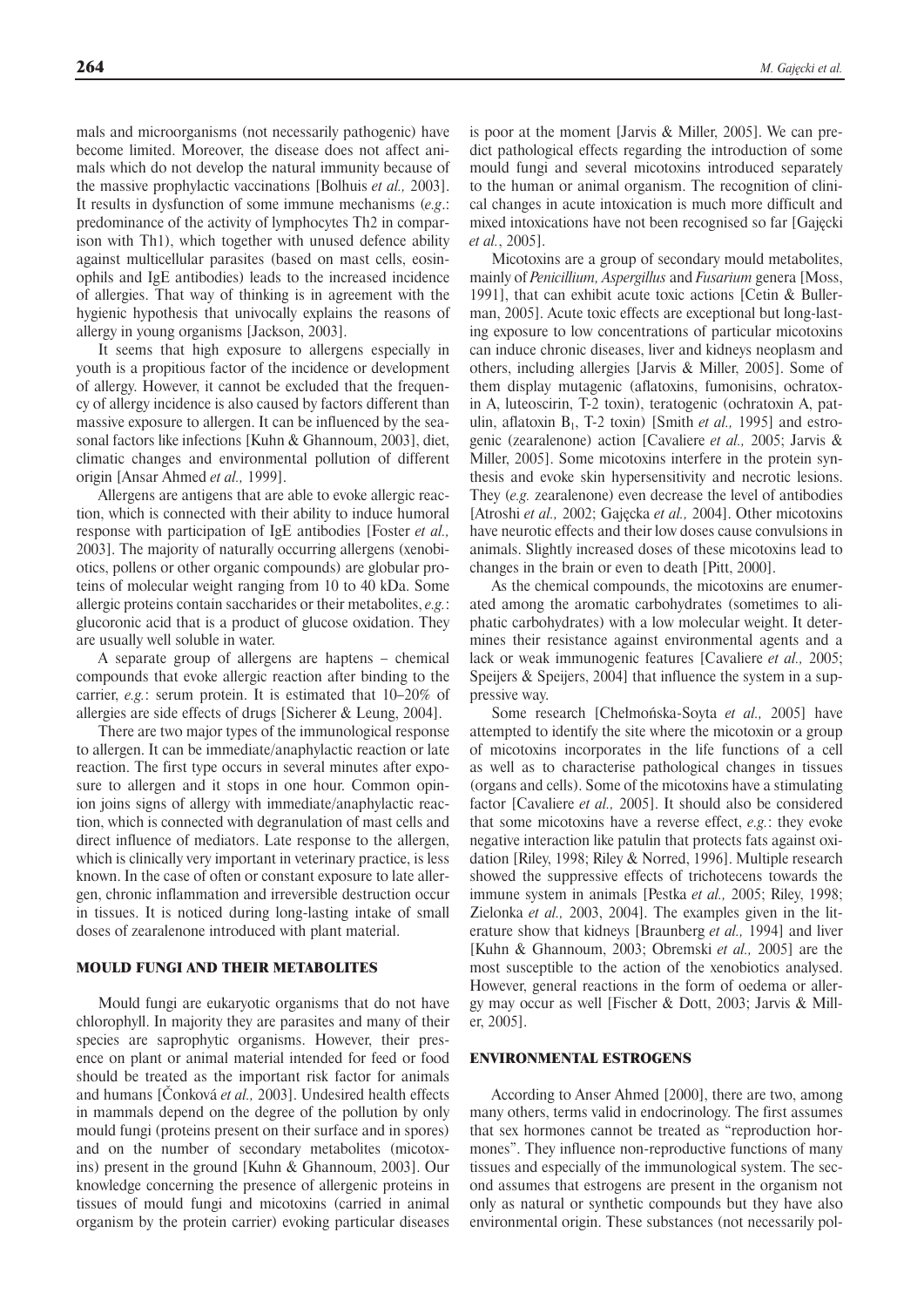lution) are referred to as "environmental estrogens". Majority of them is enumerated in the group the so-called "endocrine disrupters" (EDs). They are commonly found in the environment, *i.e.* in soil, air, water and in food [Yurino *et al.,* 2004]. The examples of pollution (xenoestrogens) are: plastic (bisphenol-A), detergents and surface-active substances (nonylphenol), pesticides (DDT, dieldrin), chemical compounds of industrial origin (polychlorinated biphenyls) [Malinowska, 2001; Brevini *et al.*, 2005]. Natural EDs that occur in the environment are: phytoestrogens (genistein, coumestrol) [Chełmońska-Soyta *et al.,* 2005] and micoestrogens – products of mould fungi of *Fusarium sp.* genera (zearalenone) [Gajęcki, 2002].

Ubiquitous presence of environmental estrogens should make us consider that they can affect wild organisms, farm animals, pets and humans in an uncontrolled way. According to Polischuk *et al*. [1995], global access to these substances is evident. It is proved by the presence of DDT (xenoestrogen) in blood and fat of wild animals and humans in the region of Arctic, which is free from industry. Some of these compounds occur also in other groups of wild animals. Feminisation of fish, birds and mammals is the effect of their presence. It causes decreased hatching in birds, fish, turtles and pathological lesions in the reproductive tract of alligators [Fry & Tone, 1981; Chapin *et al.,* 1997]. Our previous research [Gajęcki, 2002] and that carried our by others on different estrogenic compounds [de Jager *et al.,* 1999] showed that these compounds cause increased uterus mass, decreased efficacy of mating, and decreased number of litters. They also negatively affect development of the reproductive tract and sexual behaviour. Numerous environmental estrogens become the cause of the decreased efficacy of the action of natural endogenic estrogens,  $e.g. 17\beta$ -estradiol. Many of them are chemically stable and accumulate in the organism (in fat). They can reach high concentrations. These compounds are released while losing weight; in addition they can reach foetus organism during pregnancy and colostrums or milk. They bind to (block) estrogen receptors and they, probably, cause the transfer of a receptor-ligand complex from cytoplasm to the nucleus and provoke synthesis of particular proteins. The phenomenon of binding (blocking) of these environmental chemical compounds to new estrogen receptors is possible [Arcaro *et al.,* 1999]. Environmental estrogens that simulate natural hormones (mimicry) block and change the effect of binding of the hormone to receptor. They can also change the metabolism of natural estrogens [Soto *et al.,* 1995; Withanage *et al.,* 2001].

The correlation between the presence of environmental estrogens capable of modulating the endocrine system (endocrine disrupters – EDs) [Sweeney, 2002; Teilamann *et al.,* 2002] and their potential negative effect on human and animal organism is not univocal. However, the results of the analysis carried out on wild and farm animals and pets prompt to consider development of the methods used to determine the harmfulness of substances modulating the endocrine system [Ansar Ahmed, 2000]. The division of EDs on those inducing reversible and irreversible pathological changes in mammals should be considered as well.

The aim of this review is to show the problem of a double action of EDs on the immunological system, which is often noticed [Yurino *et al.,* 2004]. Ample studies have shown that hormones of the reproductive system influence the morphology of thymus and other parts of the lymphatic system. Administration of estrogens causes thymus involution [Ansar Ahmed *et al.,* 1999; Walker *et al.,* 1999]. On the other hand, the involution of thymus, especially in the postnatal period, causes changes in the endocrine tissues of the ovary, testis and thyroid gland. Estrogens regulate the synthesis of serum and uterus immunoglobulins – IgM, IgA and IgG [Wira  $\&$ Sandoe, 1987; Makkonen *et al.,* 2001; Gajęcka *et al.,* 2004]. They also evoke an increase in the production of specific and non-specific antibodies [Kurup *et al.,* 2000]. From the biochemical point of view and taking interactions into account it can be concluded that both those forms are not clear. It is likely that hormones and cytokines serve a very important function in the transmission of information between the two systems: the reproductive and the immune one [Krakowski *et al.,* 2004]. This, probably, strict co-operation assumes that the influence of the environmental estrogens on the tissues in the reproductive system can also affect the immunological system. It is still controversial, however, if this result is produced by the direct or indirect action of the environmental estrogens. It should also be considered if the immunological system is a real aim for all EDs or environmental estrogens in particular.

Estrogens are also likely to take part in pathological conditions that occur as a result of autoimmunization or allergy. Commonly, the majority of these indispositions or pathological conditions are noticed more often in female than in male [Chełmońska-Soyta *et al.*, 2005]. Hormones of the reproductive system are often one of the primary causative agents of the allergic conditions like asthma, inflammations of nose mucosa, and skin inflammations in humans and animals [Stubner *et al.,* 1999].

It is very likely that the environmental estrogens trigger particular changes in the immunological system directly or indirectly regarding non-lymphatic tissue. They act through non-estrogenic receptors that fulfil the role of mediators. In addition, they modulate the immunological system in order to change the model of cytokines through influencing this system directly or – what is more probable – indirectly, by other tissues [Ansar Ahmed *et al.,* 1999; Krakowski *et al.,* 2004].

The aim of this review was not to outline the results of ample research proving these suggestions but to present some thoughts over the dangers posed by environmental estrogens (including zearalenone) to human and animal health, even in the part of clinical immunology – allergies.

#### CLOSING REMARKS

Apart from the results obtained in wild, farm animals and pets there is still a question regarding the safety of the presence or the impact of the environmental estrogens on the immunological system of humans. In humans, the number of the results that would allow for any conclusion is minimal. Therefore, firstly research should be undertaken to determine the impact of non-environmental steroids on the immunological system in animals. Next, it would be very important to estimate the pathological effect of low doses of hormones on the immunological system. Yet, they should be applied for a longer period and attention should be paid to the results of potential autoimmunization or allergy.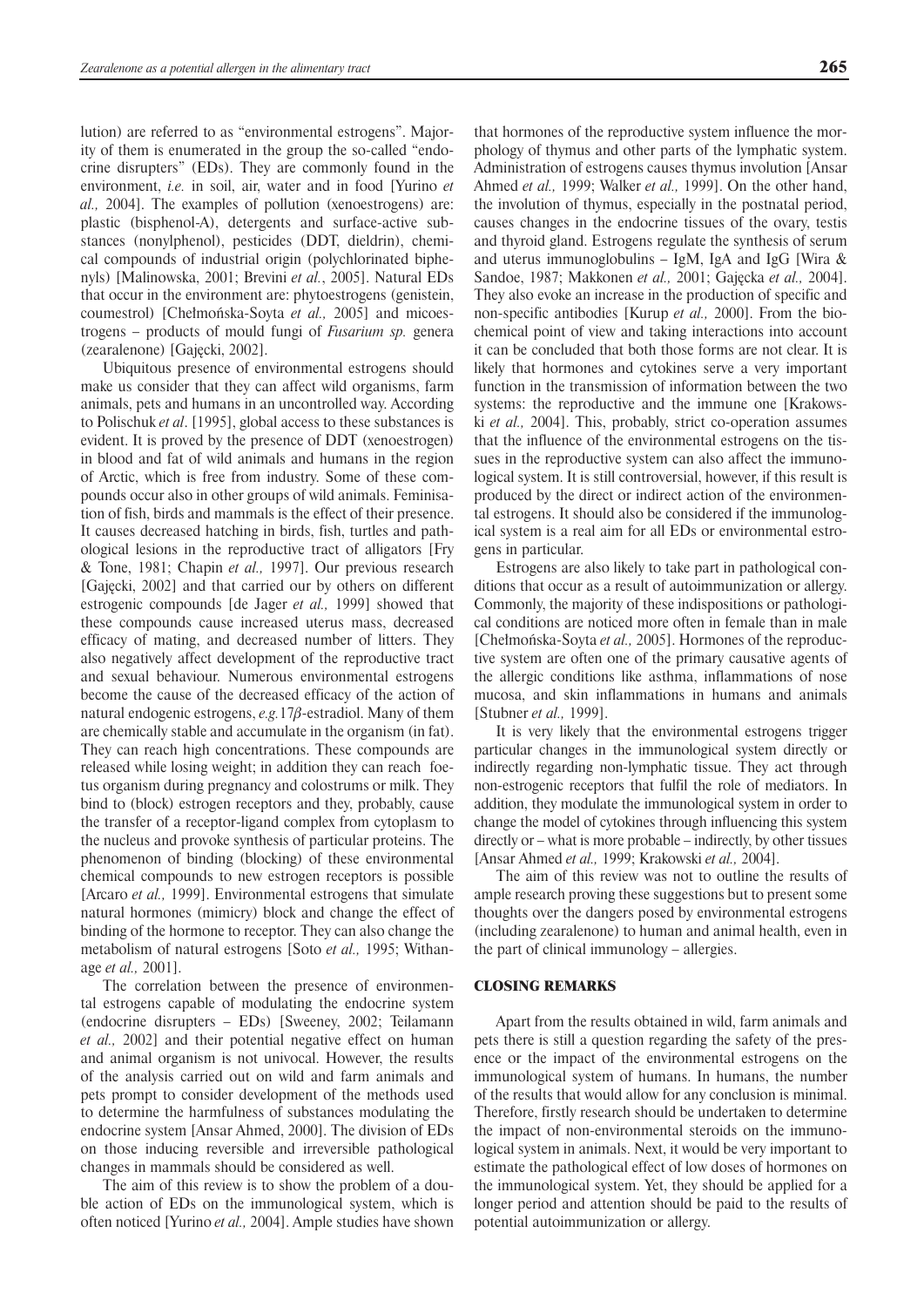# ACKNOWLEDGEMENTS

The study was financed under a research grant of PBZ KBN 097/P06/2003.

\*The lecture was presented at the I. National Conference "Allergens and Compounds that Cause Food Intolerance and that Occur in Plant Raw Materials and Food",  $27<sup>th</sup> - 28<sup>th</sup>$  June 2005, University of Warmia and Mazury, Olsztyn, Poland.

### **REFERENCES**

- 1. Ansar Ahmed S., The immune system as a potential target for environmental estrogens (endocrine disrupters): a new emerging field. Toxicology, 2000, 150, 191–206.
- 2. Ansar Ahmed S., Hissong B., Verthelyi D., Dinner K., Becker K., Karpuzoglu-Sahin E., Gender and risk of autoimmune disease. Environ. Heath Perspect., 1999, 107, 681–686.
- 3. Arcaro K.F., Yi L., Seegal R.F., Vakharia D.D., Yang Y., Spink D.C., Brosch K., Gierthy J.F., 2,2',6,6'-tetrachlorobiphenyl is estrogenic *in vitro* and *in vivo*. J. Cell Biochem., 1999, 72, 94–102.
- 4. Atroshi F., Rizzo A., Westermarck T., Ali-Vehmas T., Antioxidant nutrients and mycotoxins. Toxicology, 2002, 180, 151–167.
- 5. Bolhuis J.E., Parmentier H.K., Schouten W.G.P., Schrama J.W., Wiegant V.M., Effects of hausing and individual coping characteristics on immune responses of pigs. Physiol. Behav., 2003, 79, 289–296.
- 6. Braunberg R.C., Barton C.N., Grantt O.O., Friedman L., Interaction of citrinin and ochratoxin A. Nat. Toxins, 1994, 2, 124–131.
- 7. Brevini T.A.L., Zanetto S.B., Cillo F., Effects of endocrine disruptors on development and reproductive functions. Current Drug – Targets – Immune, Endocrine & Metabolic Disorders, 2005, 5, 1–10.
- 8. Cavaliere C., D'Ascenzo G., Foglia P., Pastorini E., Samperi R., Laganà A., Determination of type B trichothecenes and macrocyclic lactone mycotoxins in field contaminated maize. Food Chem., 2005, 92, 559–568.
- 9. Cetin Y., Bullerman L.B., Cytotoxicity of Fusarium mycotoxins to mammalian cell cultures as determined by the MTT bioassay. Food Chem. Toxicol., 2005, 43, 755–764.
- 10. Chełmońska-Soyta A., Wietrzyk J., Opolski A., The participation of phytoestrogens in the immune response and in the development of autoimmune diseases in mammals. 2005, *in*: Proceedings of V International Sciences Conference "Veterinary feed hygiene, Phytoestrogens – undesirable substances", 12–13 may 2005, Faculty of Veterinary Medicine, University of Warmia and Mazury in Olsztyn, Poland, pp. 18–25 (in Polish).
- 11. Chapin R.E., Harris M.W., Davis B.J., Ward S.M., Wilson R.E., Mauney M.A., Lockhart A.C., Smialowicz R.J., Moser V.C., Burka L.T., Collins B.J., The effects of perinatal/juvenile methoxychlor exposure on adult rat nervous, immune, and reproductive system function. Fundam. Appl. Toxicol., 1997, 40, 138–157.
- 12. Čonková E., Laciaková A., Kováč G., Seidel H., Fusarial toxins and their role in animal diseases. Vet. J., 2003, 165, 214–220.
- 13. de Jager C., Bornman M.S., van der Horst G., The effect of *p*-nonylphenol, an environmental toxicant with the oestrogenic properties, on fertility potential in adult male rats. Andrologia, 1999, 31, 99–106.
- 14. Fischer G., Dott W., Relevance of airborne fungi and their secondary metabolites for environmental, occupational and indoor hygiene. Arch. Microbiol., 2003, 179, 75–82.
- 15. Foster A.P., Knowles T.G., Hotston Moore A., Cousins P.D.G., Day M.J., Hall E.J., Serum IgE and IgG responses to food antigens in normal and atopic dogs, and dogs with gastrointestinal disease. Vet. Immunol. Immunop., 2003, 92, 113–124.
- 16. Fry D.M., Tone C.K., DDT-induced feminization of gull embryos. Science, 1981, 213, 922–924.
- 17. Gajęcka M., Jakimiuk E., Skorska-Wyszyńska E., Zielonka Ł., Polak M., Paluszewski A., Rybarczyk L., Gajęcki M., Influence of zearalenone micotoxicosis on selected immunological, hematological and biochemical indexes of blood plasma in bitches. Pol. J. Vet. Sci., 2004, 7, 177– 180.
- 18. Gajęcki M., Zearalenone undesirable substances in feed. Pol. J. Vet. Sci., 2002, 5, 117–122.
- 19. Gajęcki M., Gajęcka M., Zielonka Ł., Obremski K., Polak M., Probably consequence of simultaneously occur micotoxins in feed materials. 2005, *in*: Proceedings of V International Sciences Conference, "Veterinary feed hygiene, Phytoestrogens – undesirable substances", Faculty of Veterinary Medicine, University of Warmia and Mazury in Olsztyn, Poland, pp. 107–114 (in Polish).
- 20. Jackson M., Allergy and history. Stud. Hist. Phil. Biol. Biomed. Sci., 2003, 34, 383–398.
- 21. Jarvis B.B., Miller J.D., Mycotoxins as harmful indoor air contaminants. Appl. Microbiol. Biotechnol., 2005, 66, 367–372.
- 22. Krakowski L., Kostro K., Krakowska I., Wrona Z., Immunomodulatory role of cytokines in animal reproduction. Medycyna Wet., 2004, 60, 1034–1038 (in Polish; English abstract).
- 23. Kuhn D.M., Ghannoum M.A., Indoor mold, toxigenic fungi, and *Stachybotrys chartarum*: infectious disease perspective. Clin. Microbiol. Rev., 2003, 16, 144–172.
- 24. Kurup V.P., Shen H.D., Banerjee B., Respiratory fungal allergy. Microbes. Infect., 2000, 2, 1101–1110.
- 25. Laciaková A., Popelka P., Pipová M., Laciak V., Review of the most important micotoxins. Medycyna Wet., 2005, 61, 490–493.
- 26. Makkonen K., Viitala K.I., Parkkila S., Niemalä O., Serum IgG and IgE antibodies against mold-derived antigens in patients with symptoms of hypersensitivity. Clinica. Chamica. Acta, 2001, 305, 89–98.
- 27. Malinowska A., Biochemical bases of neoplasia. Part II. Intracellular and environmental agents that conditio neoplastic transformation. Życie Wet., 2001, 76, 408–414 (in Polish).
- 28. Moss M.O., Economic importance of mycotoxins recent incidence. Int. Biodeterior., 1991, 27, 195–204.
- 29. Obremski K., Gajęcki M., Otrocka-Domagała I., Rotkiewicz T., Zwierzchowski W., Zielonka Ł., Mikołajczyk A., Siemionek J., Clinical case of rabbit zearalenone mycotoxicosis. Medycyna Wet., 2005, 61, 458–461 (in Polish; English abstract).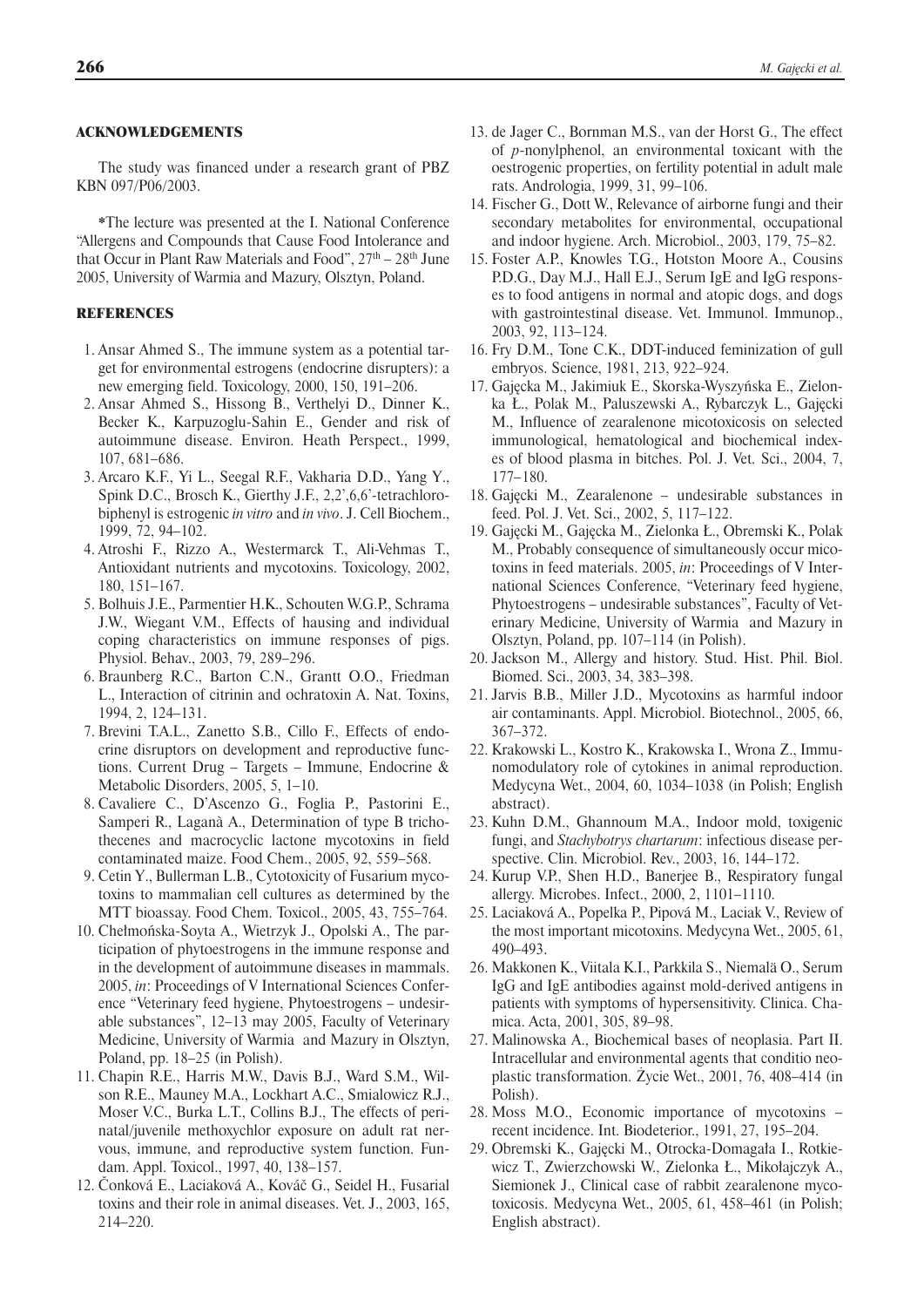- 30. Pestka J.J., Uzarski R.L., Islam Z., Induction of apoptosis and cytokine production in the Jurcat human T cells by deoxynivalenol: role of mitogen-activated protein kinases and comparision to other 8-ketotrichothecenes. Toxicology, 2005, 206, 207–219.
- 31. Pitt J.I., Toxigenic fungi and mycotoxins. Br. Med. Bull., 2000, 56, 184–192.
- 32. Polischuk S.C., Letcher R.J., Norstrom R.J., Ramsay M.A., Preliminary results of fasting on the kinetics of organochlorines in polar bears (*Ursus maritimus*). Sci. Total. Environ., 1995, 160-161, 465–472.
- 33. Riley R.T., Mechanistic interactions of mycotoxins: theoretical consideration, 1998, *in*: Mycotoxins in Agriculture and Food Safety (eds. K.K. Sinha, D. Bhatanagar.) Marcel Dekker, Inc, Basel, New York, pp. 227–254.
- 34. Riley R.T., Norred W.P., Mechanisms of mycotoxicity, 1996, *in*: The Mycota (eds. D.H. Howard, J.D. Miller). Vol VI, Springer, Berlin, pp. 194–195.
- 35. Sicherer S.H., Food allergy. Lancet, 2002, 360, 701-710.
- 36. Sicherer S.H., Leung D.Y.M., Advances in allergic skin disease, anaphylaxis, and hypersensitivity reactions to foods, drugs, and insect stings. J. Allergy Clin. Immunol., 2004, 114, 118–124.
- 37. Smith J.E., Solomons G., Lewis C., Anderson J.G., Role of micotoxins in human and animal nutrition and health. Nat. Toxins., 1995, 3, 187–192.
- 38. Soto A.M., Sonnenschein C., Chung K.L., Fernandez M.F., Olea N., Serrano F.O., The E-SCREEN assay as a tool to identify estrogens: an update on estrogenic environmental pollutants. Environ. Health Perspect., 1995, 103, 113–122.
- 39. Speijers G.J.A., Speijers M.H.M., Combined toxic effects of mycotoxins. Toxicol. Lett., 2004, 153, 91–98.
- 40. Stubner U.P., Gruber D., Berger U.E., Toth J., Marks B., Huber J., Horek F., The influence of female sex hormones on nasal reactivity in seasonal allergic rhinitis. Allergy, 1999, 54, 865–871.
- 41. Sweeney T., Is exposure to endocrine disrupting compounds during fetal/post-natal development affecting the reproductive potential of farm animals? Domest. Anim. Endocrinol., 2002, 23, 203–209.
- 42. Teilmann G., Juul A., Skakkebæk N.E., Toppari J., Putative effects of endocrine disrupters on pubertal development in the human. Best Pract. Res. Cl. En., 2002, 16, 105–121.
- 43. Walker C., Ansar Achmed S., Brown T., Ho S.M., Hodges L., Lucier G., Russo J., Weigel N., Weise T., Vandenberg species, interindividual, and tissue specificity in endocrine signaling. Environ. Health Perspect., 1999, 107, 619– 624.
- 44. Wira C.R., Sandoe C.P., Specific IgA and IgG antibodies in the secretions of the female reproductive tract: effects of immunization and estradiol on expression of this response *in vivo*. J. Immunol., 1987, 138, 4159–4164.
- 45. Withanage G.S., Murata H., Koyama T., Ishiwata I., Agonistic and antagonistic effects of zearalenone, an estrogenic mycotoxin, on SKN, HHUA, and HepG2 human cancer cell lines. Vet. Hum. Toxicol., 2001, 122, 1706– 1716.
- 46. Yurino H., Ishikawa S., Sato T., Akadegawa K., Ito T., Ueha S., Inadera H., Matsushima K., Endocrine disrupters (environmental estrogens) enhance autoantibody production by B1 cells. Toxicol. Sci., 2004, 81, 139–147.
- 47. Zielonka Ł., Gajęcki M., Obremski K., Zwierzchowski W., Influence of low doses of deoxynivalenol applied *per os* on chosen indexes of immune response in swine. Pol. J. Vet. Sci., 2003, 6, 74–77.
- 48. Zielonka Ł., Gajęcki M., Obremski K., Zwierzchowski W., Influence of low doses of deoxynivalenole on the level of this micotoxin in pig serum. Medycyna Wet., 2004, 60, 534–536 (in Polish; English abstract).
- 49. Zwierzchowski W., Gajęcki M., Obremski K., Zielonka Ł., Baranowski M., The occurrence of zearalenone and its derivatives in standard and therapeutic feeds for companion animals. Pol. J. Vet. Sci., 2004, 7, 289–293.

Received August 2005. Revision received November 2005 and accepted January 2006.